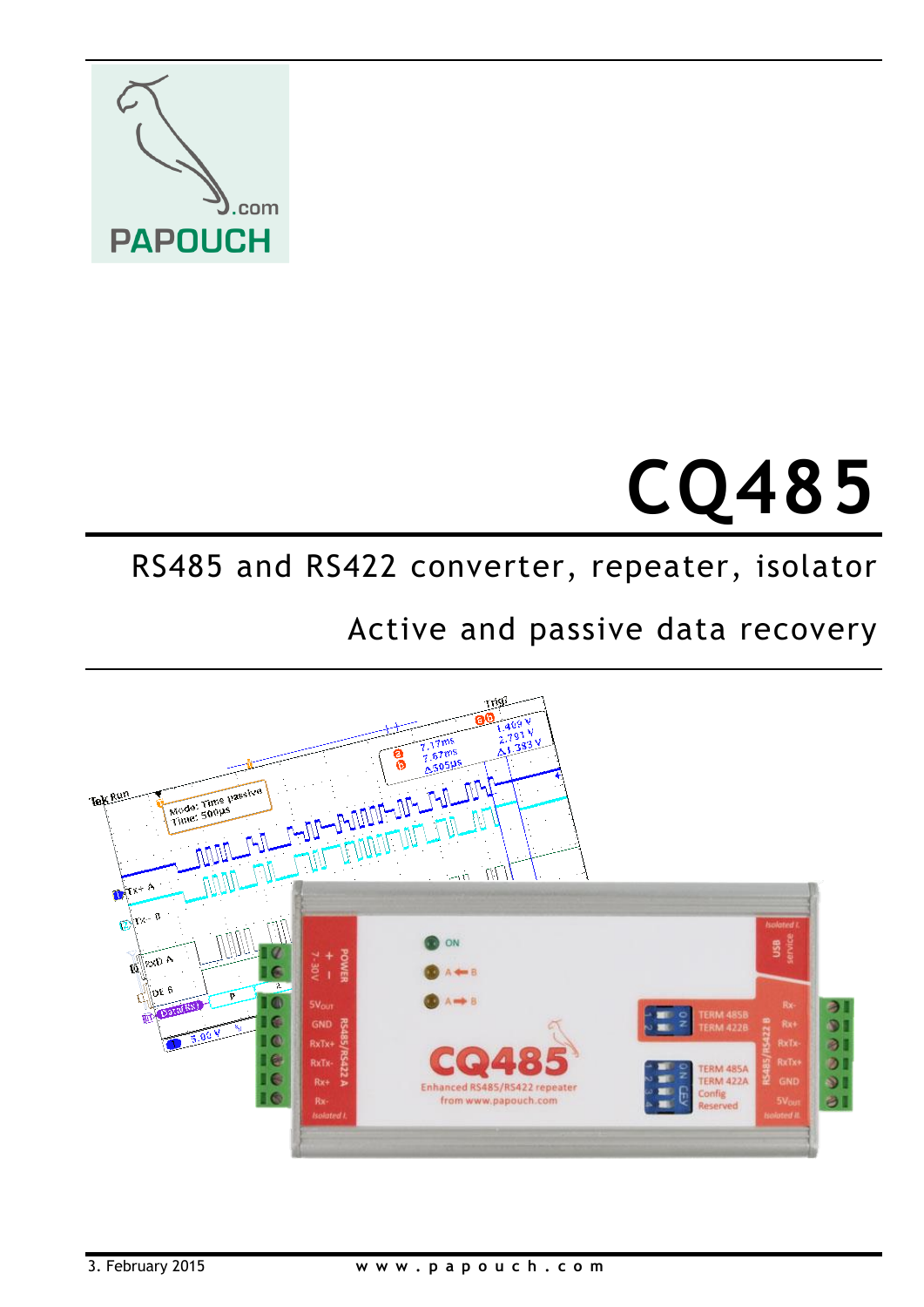# **CQ485**

# **Datasheet**

Created: 6/3/2008 Last update: 2/3/2015 8:33 Number of pages: 20 © 2015 Papouch s.r.o.

# **Papouch s.r.o.**

Address:

**Strasnicka 3164/1a 102 00 Praha 10 Czech Republic**

Telephone: **+420 267 314 267**

Fax:

**+420 267 314 269**

Internet:

**www.papouch.com**

E-mail:

**[info@papouch.com](mailto:info@papouch.com)**

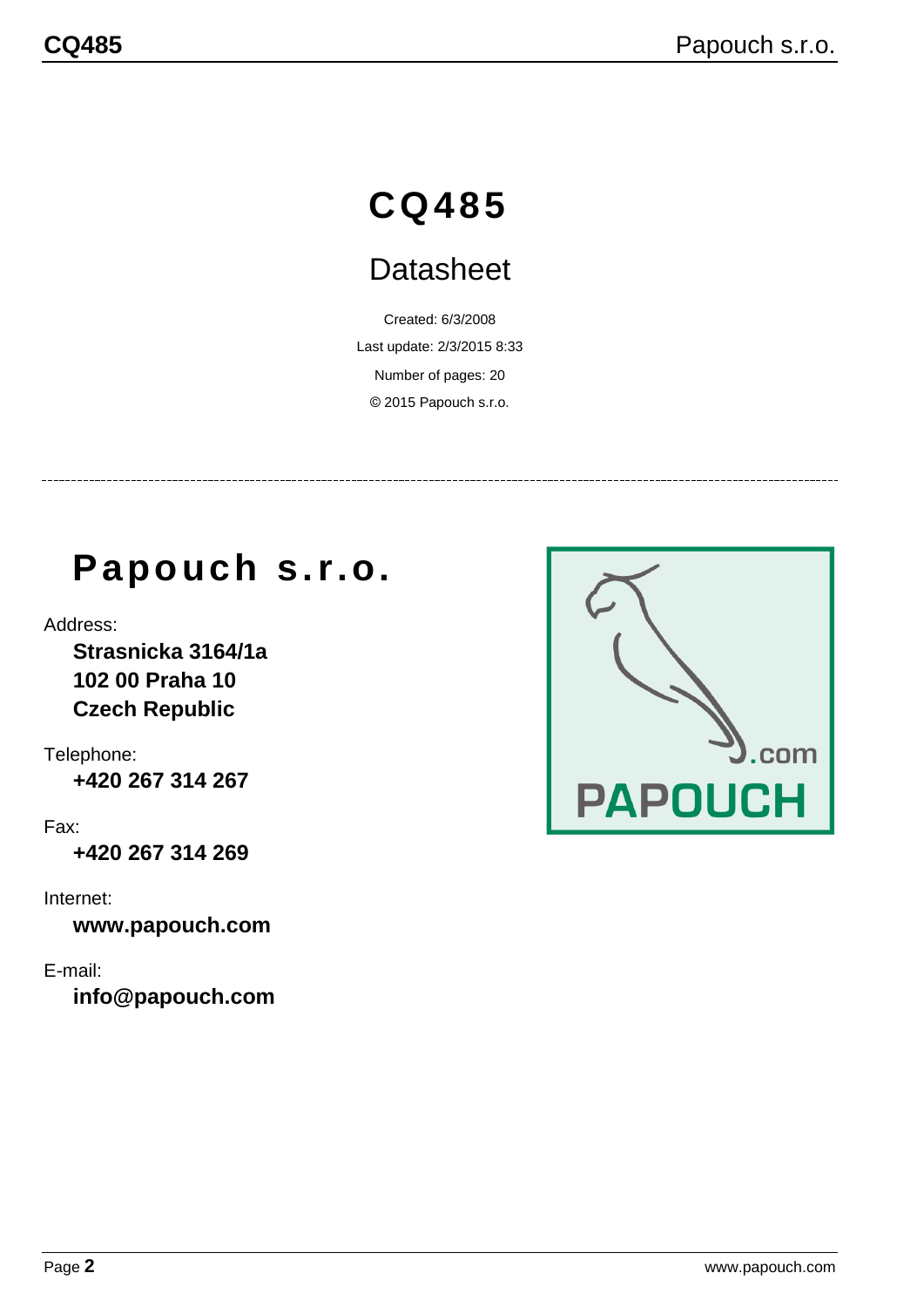### **CONTENT**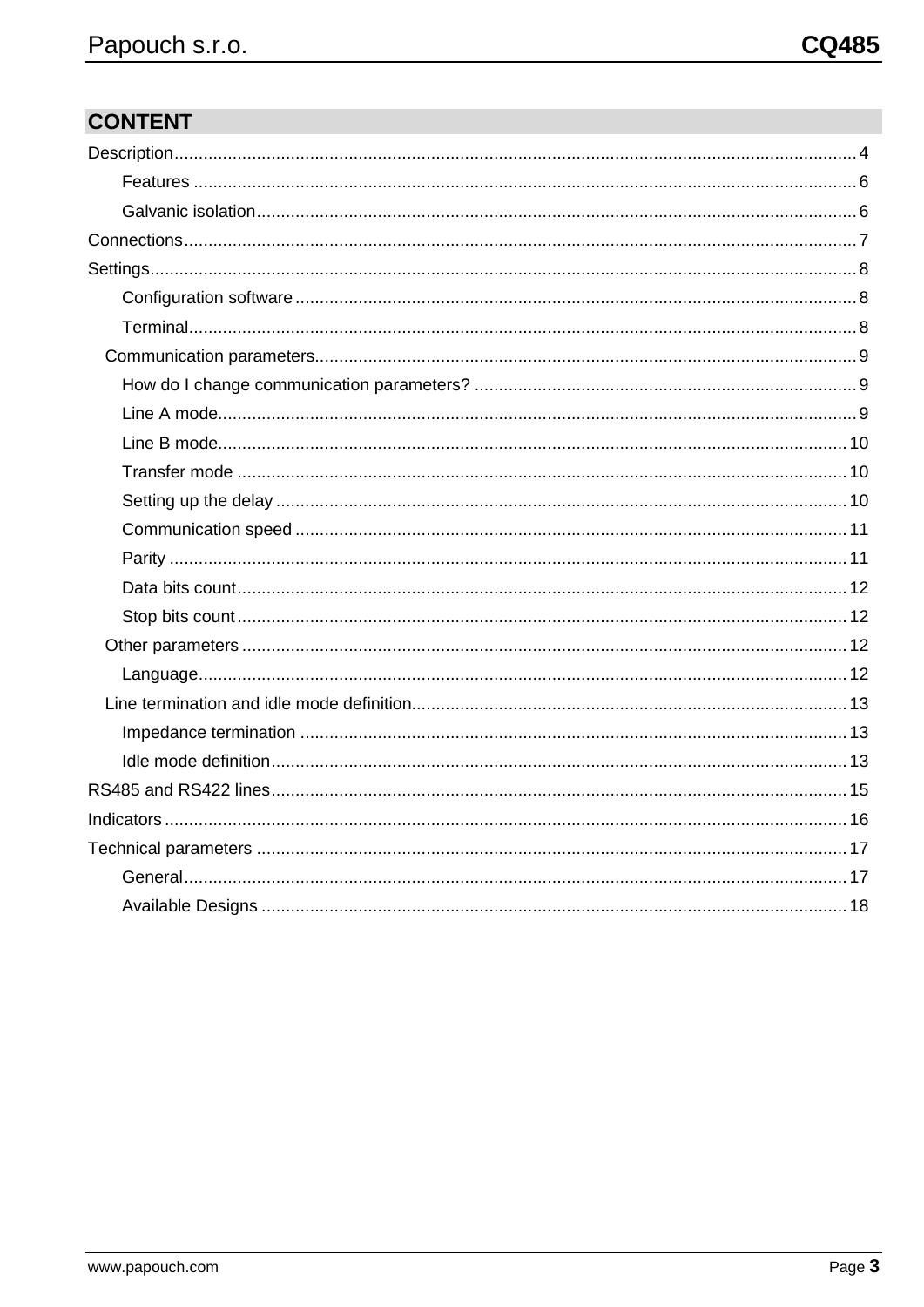#### <span id="page-3-0"></span>**DESCRIPTION**

**CQ485 is an RS485 and RS422 repeater, converter and isolator in one device.** Both sides are galvanically isolated. Device parameters are software **configurable from PC via USB**. User friendly software is included on the CD.

CQ485 module can work in these three data transmission modes: *Passive mode*, Passive mode with timing and Active mode.

*Tip: Do you need an advice to choose the right mode? We are happy to help you out!*

#### **Passive data transmission**

Data are shaped by TTL circuits; converter does not introduce any delay to the signal.



#### **Passive mode with timing**

This mode works very similar to the passive mode. The addition is in setting delay after receiving stop bit. Following example shows converter with 400µs delay.

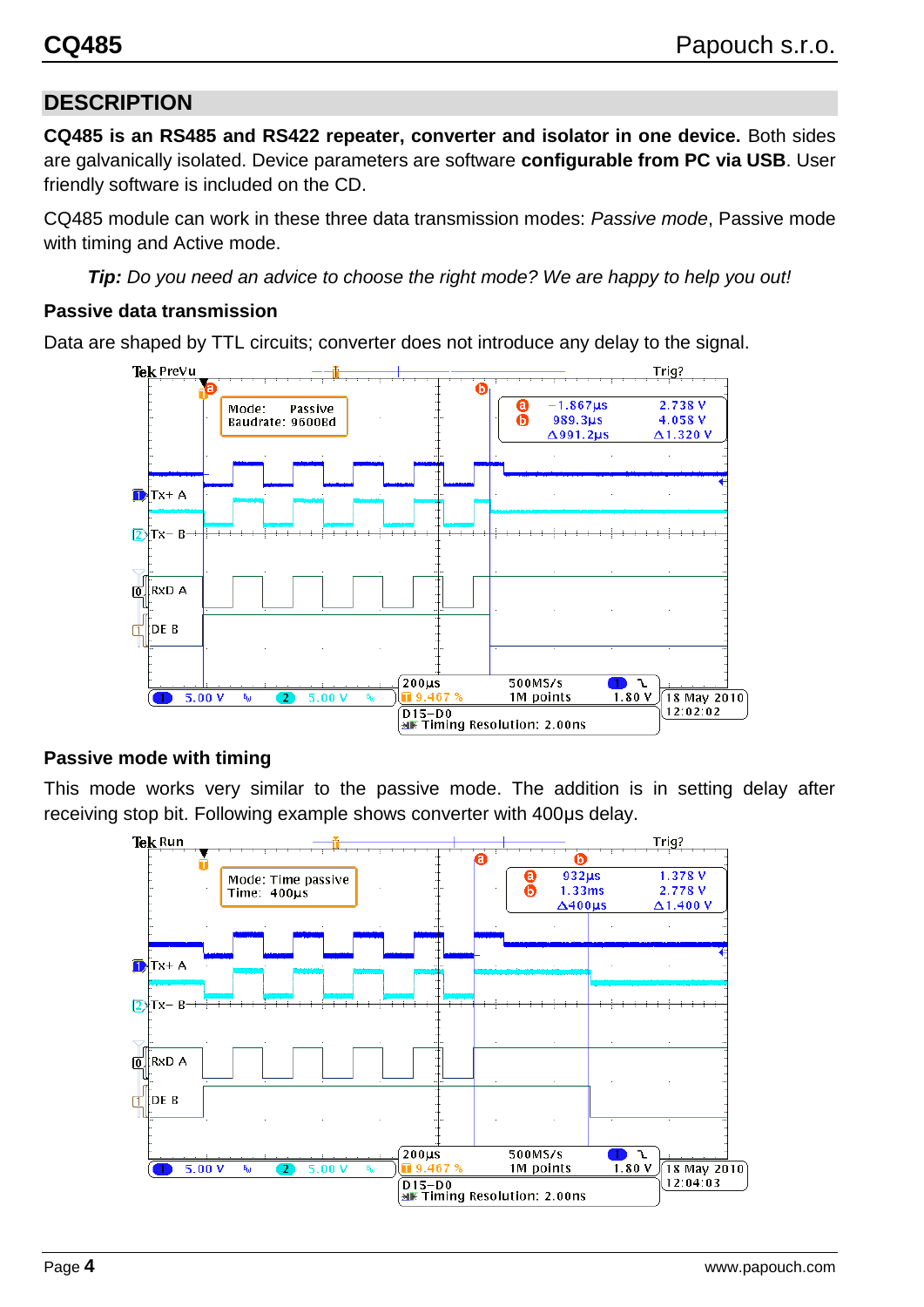This mode is suitable for special communication lines as CC-Link from Mitsubishi, or in special types of MODBUS RTU where there is need to separate individual packets. CQ485 inserts a delay of set-up length behind last stop bit. During this time CQ485 holds the line for itself. In the following picture shows 500µs delay at the end of the packet.



#### **Active mode**

Data are received and transmitted by a processor where those are completely reconstructed. The delay coming from that process is one byte.

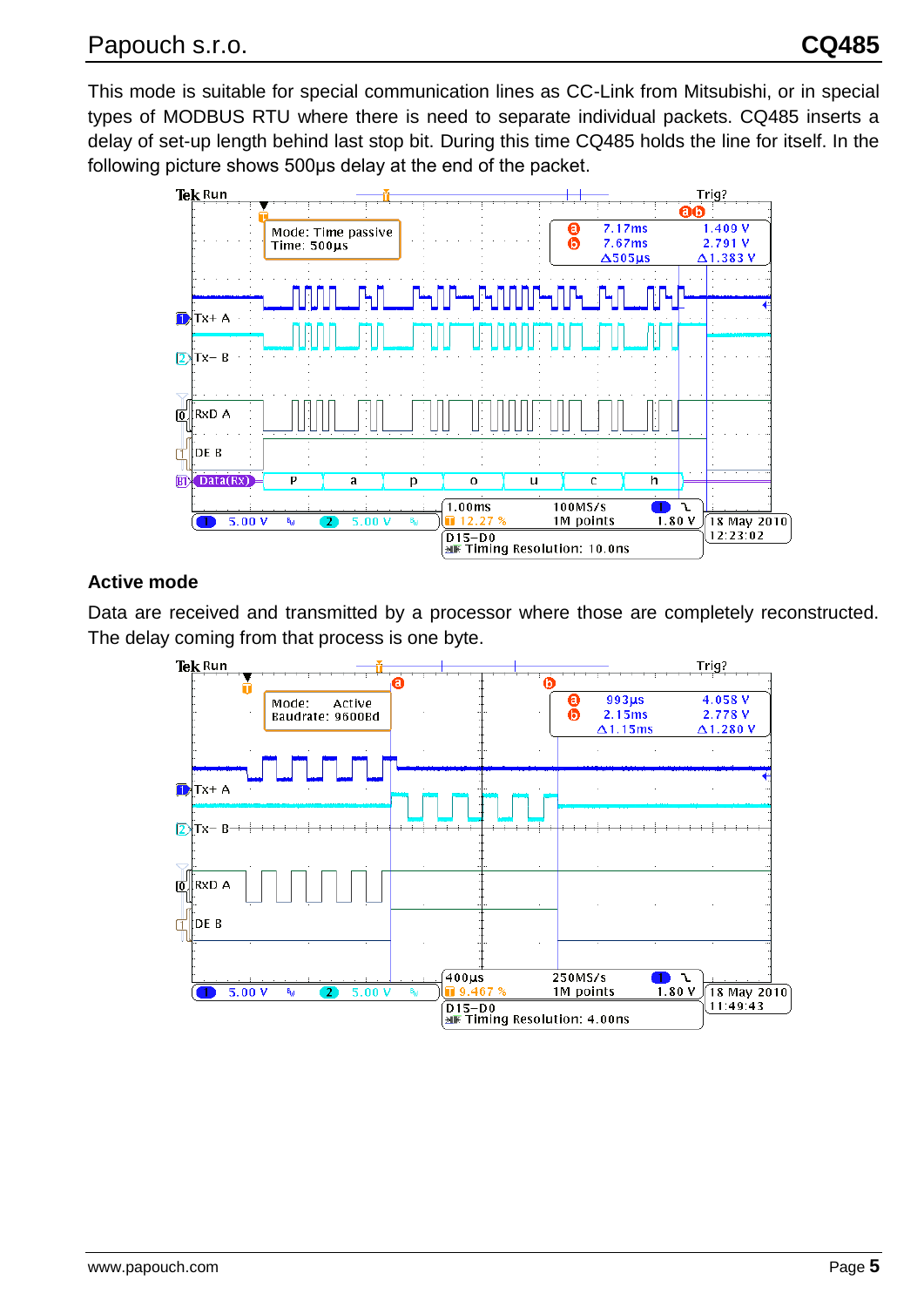#### <span id="page-5-0"></span>**F e a t u r e s**

- Complete galvanic isolation (including the GND) of both lines from each other and from power circuits.
- Second galvanic isolation of both lines from power GND (optional)
- The RS485/422 line (including the grounding) is completely isolated from RS232 and from the power supply (this isolation is provided as standard for all types)
- Optionally, second galvanic isolation of both lines from the power supply ground.
- Transmission speed up to 921,6 kBd
- Enhanced overvoltage protection for both lines.
- Automatic direction control with no delay.
- Wide range of the power voltage
- Easy setting using supplied software (or via terminal) over a USB (new).
- Easy installation.
- Adjustable termination including resistors defining the idle state of the line.
- All signals connected via a slip-on terminal.

#### <span id="page-5-1"></span>**Galvanic isolation**



*Fig. 1 – Galvanic isolation*

<span id="page-5-2"></span>Block schematics of the galvanic isolation. Isolation G1 (full line) is in CQ485 unit as a standard. Optionally it is possible to add G2 isolation (dotted line).

Note: USB is always galvanic connected with the RS4xx line A.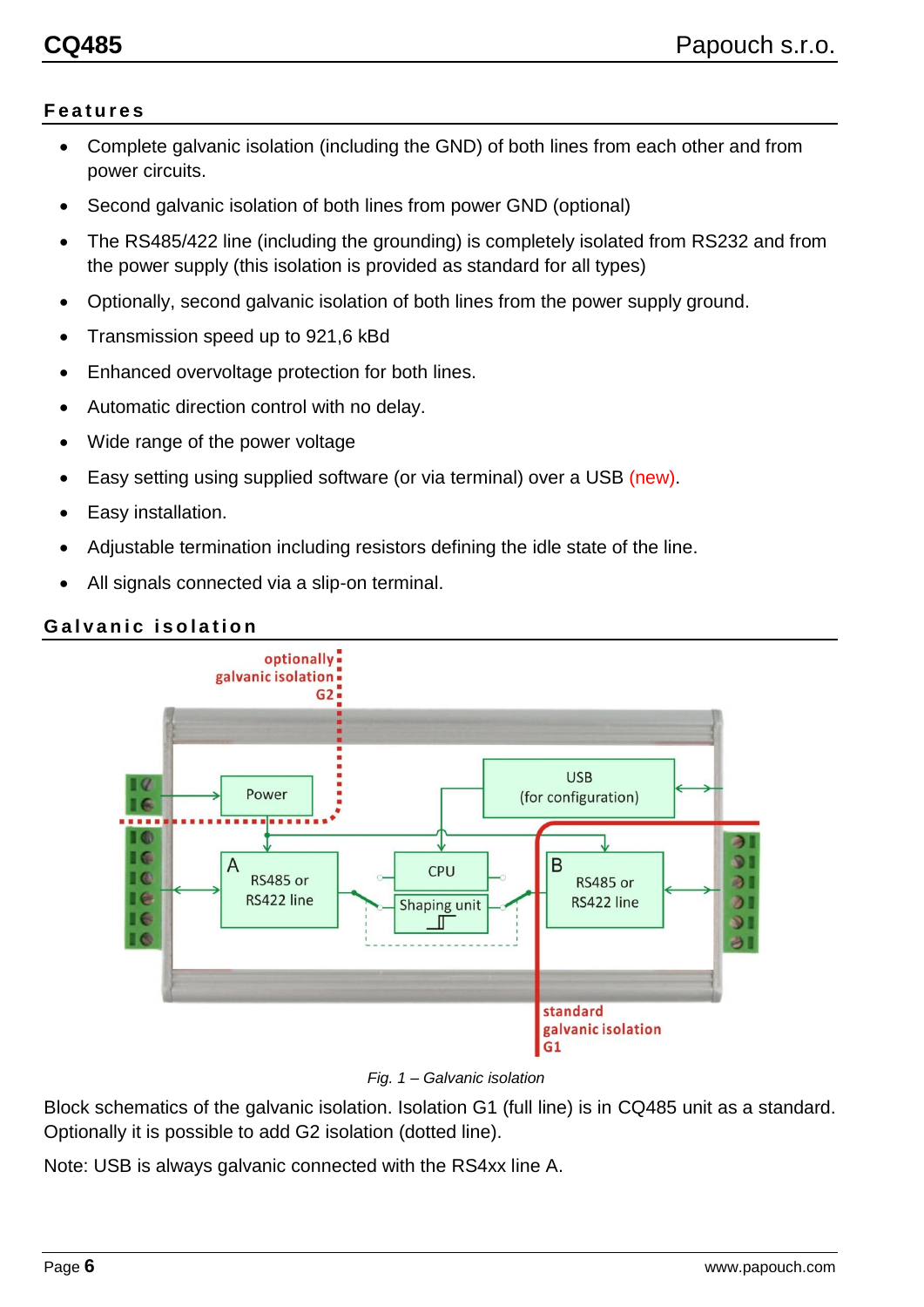**Power:**

Power source is connected via a slip-on terminal on the side of CQ485. (Fig.  $1 -$  also see the polarity marks). Input is protected from polarity reversal.

Configuration software window. – see [Fig. 4\)](#page-7-3)

(Each connector's label is also displayed when pointing the cursor on the given connector in

#### **Lines RS485/422:**

 $\sim$ 

<span id="page-6-0"></span>**CONNECTIONS**

Both connectors for RS485/422 lines are wired identically. See connectors on [Fig. 2.](#page-6-2) Pin number one is marked with the number 1. Each pin is described in [tab.1.](#page-6-3)

| pin | description          |  |
|-----|----------------------|--|
| 1   | $UOUT$ (5V/15mA)     |  |
| 2   | GND                  |  |
| 3   | $Tx+/RxTx+(A)$       |  |
| 4   | $Tx$ -/ $RxTx - (B)$ |  |
| 5   | Rx+                  |  |
| 6   | Rx-                  |  |

<span id="page-6-3"></span>*tab.1 – Connectors RS485/422*

#### **USB Configuration:**

The configuration interfaceis accesible via a USB connector on the side of the device.

(To configure just connect the USB interface only – the device is powered from USB during the configuration.)

<span id="page-6-2"></span>*Fig. 2 – connector RS485/422 A*



<span id="page-6-1"></span>

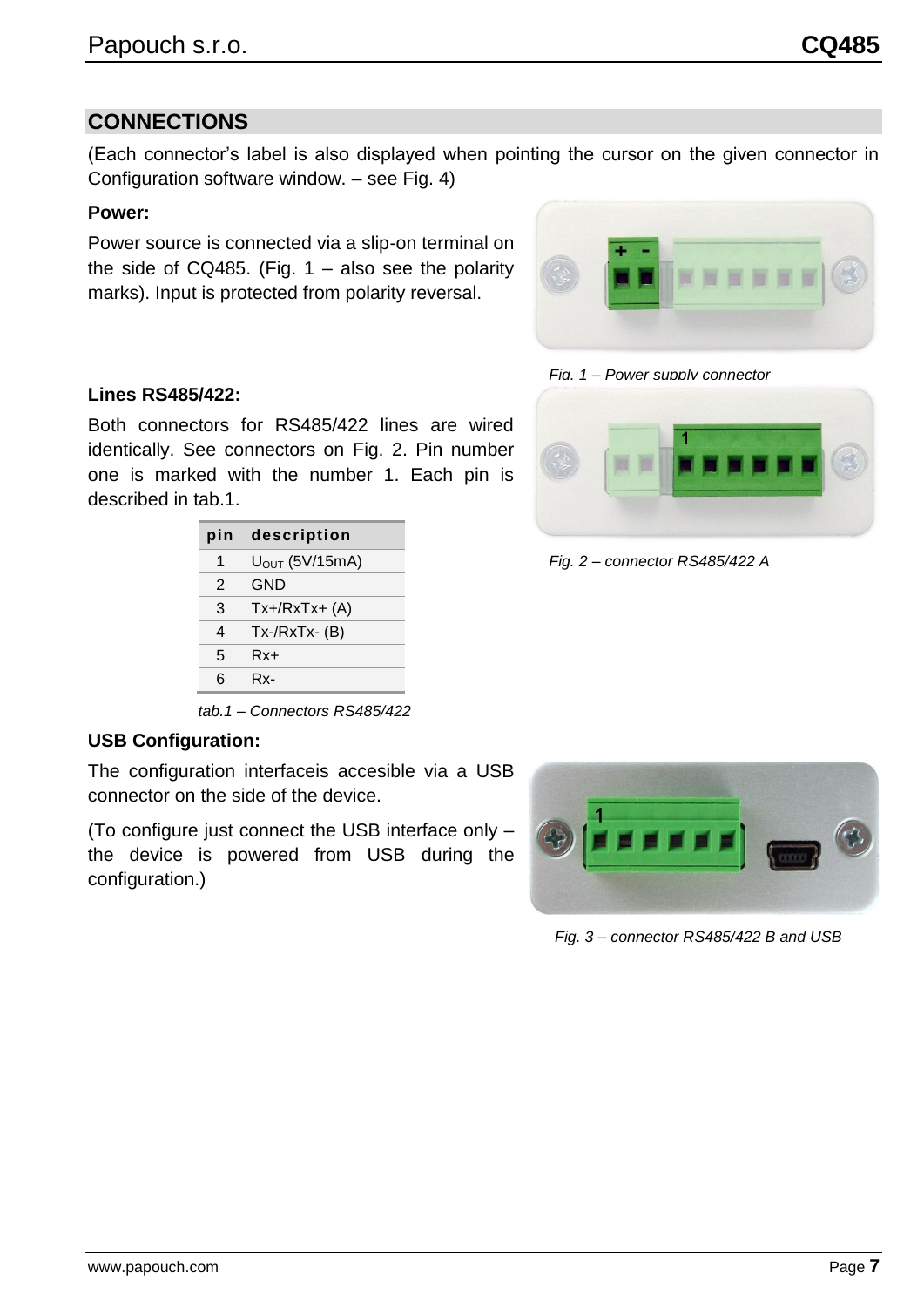#### <span id="page-7-0"></span>**SETTINGS**

Most of the parameters (besides termination and idle-state-defining resistors) are adjustable via USB on the side of CQ485 module.<sup>1</sup>

To do that, you can use added software [\(Fig. 4\)](#page-7-3) or any terminal program (for example Hyperterminal, which is contained in OS Windows.

#### <span id="page-7-1"></span>**Configuration software**

| CQ485                                                                 |                                                                                               |                                                                                                                                                                                                                                       | $\mathbf{x}$                                                                                                                  |  |  |
|-----------------------------------------------------------------------|-----------------------------------------------------------------------------------------------|---------------------------------------------------------------------------------------------------------------------------------------------------------------------------------------------------------------------------------------|-------------------------------------------------------------------------------------------------------------------------------|--|--|
| Serial port:                                                          | COM <sub>1</sub><br>▼                                                                         | Disconnect<br>Terminal                                                                                                                                                                                                                | 음은 english<br>$\overline{\phantom{a}}$                                                                                        |  |  |
| port A<br><b>RS485</b><br><b>RS422</b><br><b>RS422</b><br>Multimaster | $\Omega$ ON<br>$\overline{\mathbf{S}}$<br>' ≷ੂ<br><b>O</b> TXA<br>O TXB<br>R 8 4 8 5 14 2 2 A | CO485<br>RS485/422<br>RS485/422<br>www.papouch.com<br>IMP 485B<br>IMP 422B<br><b>The Second</b><br><b>THE R</b><br><b>MP 485A</b><br><b>The Second</b><br><b>THE</b><br><b>IMP 4224</b><br><b>PET TI</b><br>Config<br>m a<br>Reserved | port B<br>$\overset{\bullet}{\bullet}$<br>R8232<br><b>RS485</b><br>R8485/422 B<br><b>RS422</b><br><b>RS422</b><br>Multimaster |  |  |
| Mode:                                                                 | Passive<br>۰                                                                                  | Comm. speed:                                                                                                                                                                                                                          | 9 600 Bd<br>▼                                                                                                                 |  |  |
| Line A mode:                                                          | <b>RS485</b><br>۰                                                                             | Parity:                                                                                                                                                                                                                               | <b>None</b><br>▼                                                                                                              |  |  |
| Line B mode:                                                          | <b>RS485</b><br>▼                                                                             | Data bits count:                                                                                                                                                                                                                      | 8 bits<br>▼                                                                                                                   |  |  |
| Language:                                                             | <b>English</b><br>▼                                                                           | <b>Stop bits count:</b>                                                                                                                                                                                                               | 1 stop bit<br>▼                                                                                                               |  |  |
| All changes in settings are executed immediately!<br>Close            |                                                                                               |                                                                                                                                                                                                                                       |                                                                                                                               |  |  |

*Fig. 4 – Configuration software*

<span id="page-7-3"></span>You can see the window of the CQ485 configuration software, which is contained in the delivery.

#### <span id="page-7-2"></span>**T e r m i n a l**

Here you can see complete printout of the settings and help that you can get from CQ485 using terminal program.

#### **Commands for communication via terminal:**

 $C$  – Current configuration printout. (In the upper part of the picture – until the line "Mode setting")

? – help and configuration printout. (from the line "mode setting")

<sup>&</sup>lt;sup>1</sup> Installation goes fully automatic through Windows Update web on Windows 7. Should you ever need the driver, it can be downloaded from [www.papouch.com](http://www.papouch.com/) and on the CD you get with the delivery.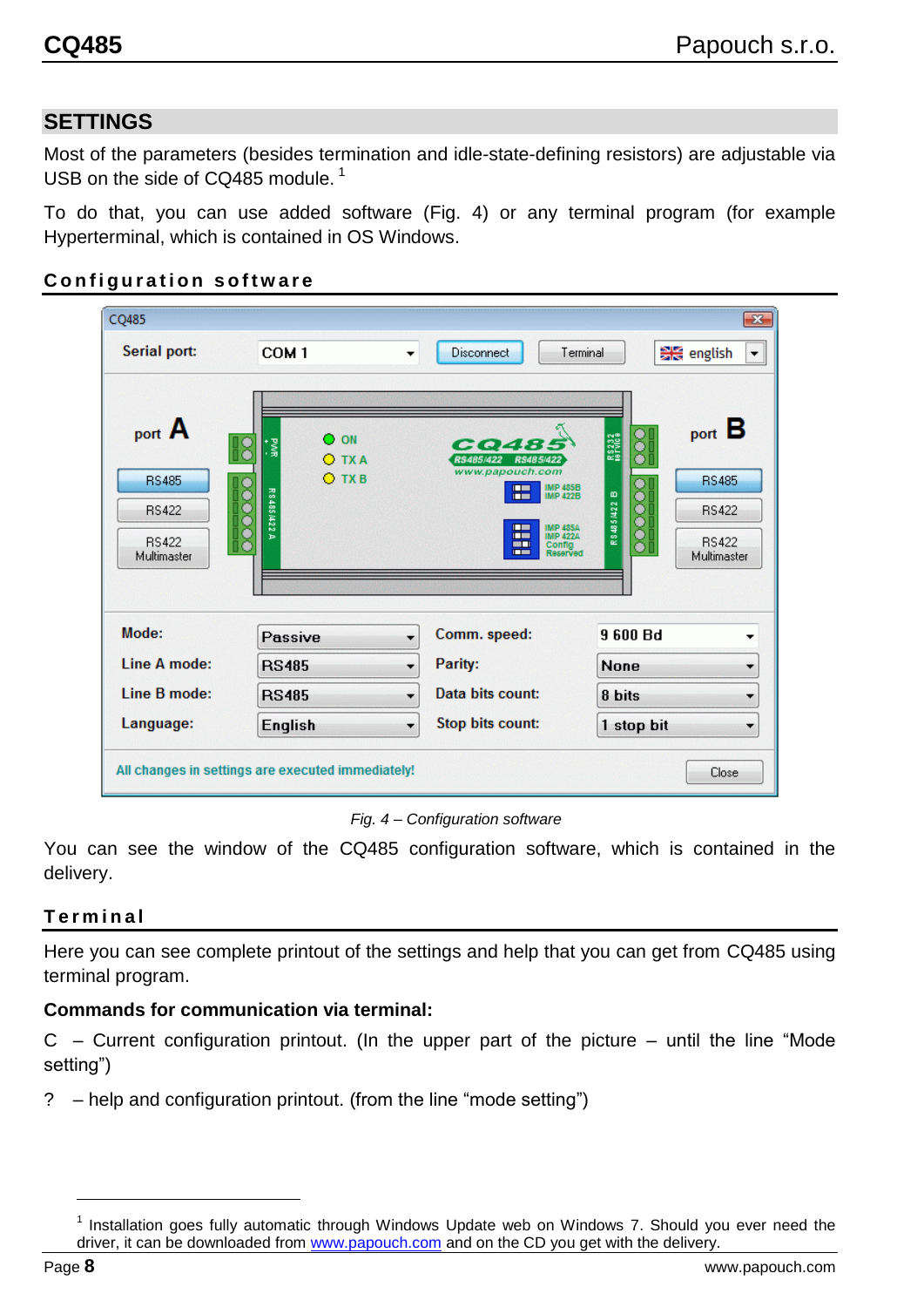#### <span id="page-8-0"></span>**C o m m u ni c ati on p ar a me ter s**

#### <span id="page-8-1"></span>How do I change communication parameters?

- 1. Disconnect the RS485/422 **A** line. (Recommended for prevention of grounding loops.)
- 2. Turn ON the "Config" switch on the module.
- 3. Connect CQ485 to PC via miniUSB cable (delivered). ON indicator will lit and drivers will be installed automatically.<sup>23</sup>
- 4. (No power is required to configure CQ485 the unit is powered via USB.)
- 5. Run a service program on your PC. Choose a COM port which CQ485 is connected to and press the "Connect" button.
- 6. Change the desired settings.
- 7. Turn OFF the "Config" switch on the module.
- 8. Disconnect the service cable from the "RS232 service" terminal.

"Config" switch can be turned ON even when the device is operating, however data loss can occur.

#### <span id="page-8-2"></span>**L i n e A m o d e**

Defines the type of communication line of the port A on CQ485. Following modes are available: RS485, RS422, RS422 Multimaster.<sup>4</sup>

Configuration via software:

Mode of the line can be adjusted by pressing the given button under the label "port A" in the left part of the window or by choosing from the list next to the label "line A mode:". (See [Fig. 4.](#page-7-3))

Configuration via terminal:

Send following code from the terminal:

Syntax:.....L<port><mode>

<port> ..........Letter of the communication port. Options: A, B.

<mode> .......Mode of the port. Options: 0 (RS485), 1 (RS422), 2 (RS422 Multimaster)

Example:..LB0 – sets the line B to RS485

 $2$  Installation goes fully automatic through Windows Update web on Windows 7. Should you ever need the driver, it can be downloaded from [www.papouch.com](http://www.papouch.com/) and on the CD you get with the delivery.

 $3$  RTS signal of the virtual COM port will also be set.

 $4$  Each port can be configured as a different type of line. CQ485 works as a line converter. See the description of all line types on the page [18](#page-14-0) in chapter [RS485 and](#page-14-0) RS422.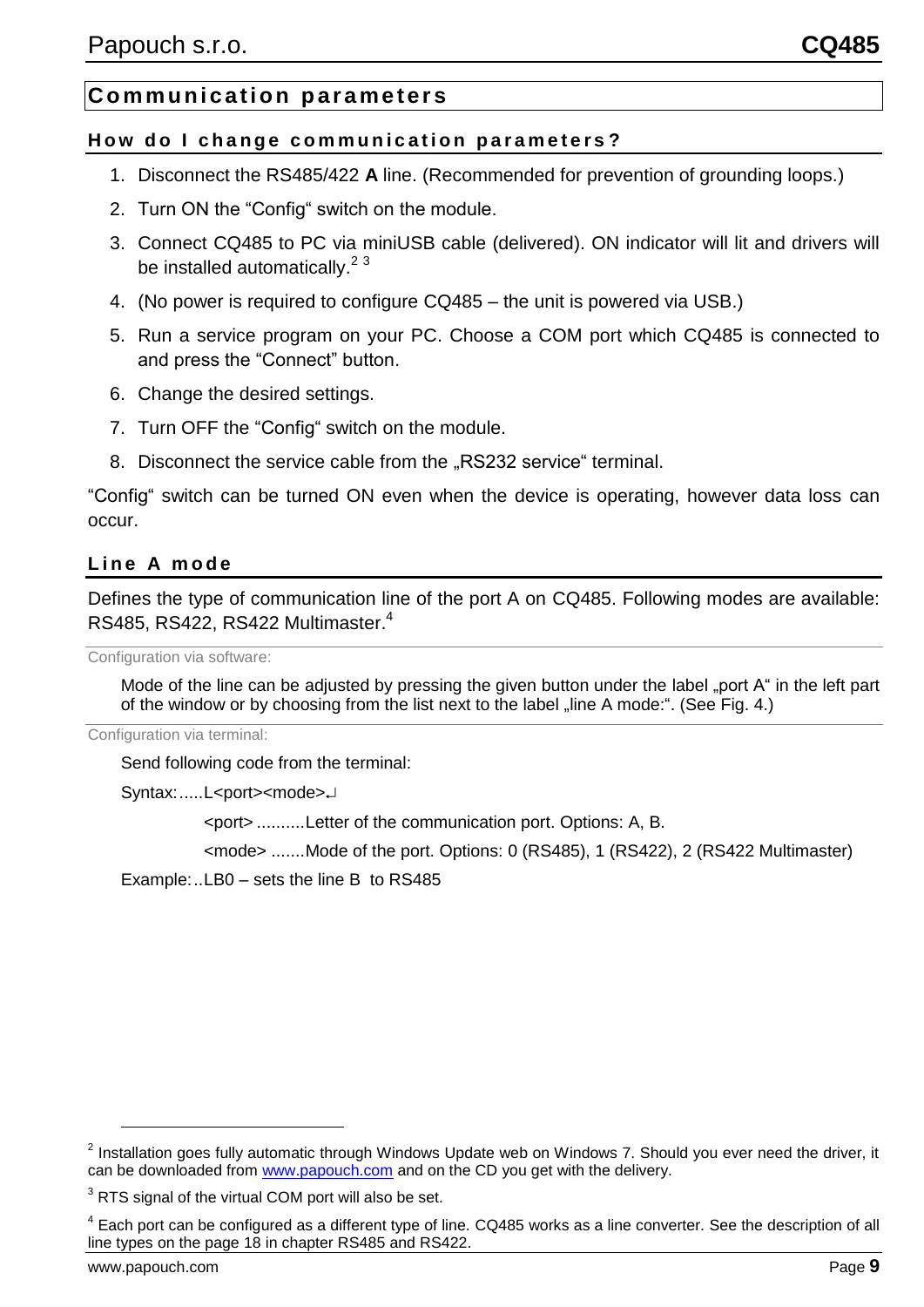#### <span id="page-9-0"></span>**L i n e B m o d e**

Defines the type of communication line of the port B on CQ485. Following modes are available: RS485, RS422, RS422 Multimaster.<sup>5</sup>

Configuration via software:

Mode of the line can be adjusted by pressing the given button under the label "port B" in the left part of the window or by choosing from the list next to the label "line B mode:". (See [Fig. 4.](#page-7-3))

Configuration via terminal:

Send following code from the terminal:

Syntax:.....L<port><mode>J

<port> ..........Letter of the communication port. Options: A, B.

<mode>........Mode of the port. Options: 0 (RS485), 1 (RS422), 2 (RS422 Multimaster)

Example:..LB0 – sets the line B to RS485

#### <span id="page-9-1"></span>**T r a n s f e r m o d e**

Sets up the transfer mode: either the data are received, reconstructed and transmitted by processor (active mode), or they are only shaped by TTL circuits (passive mode), or they are shaped by TTL circuits and a delay is added behind the last stop bit (passive mode with timing).

Configuration via software:

Line mode can be adjusted by choosing from the list next to the label "Mode". (See [Fig. 4.](#page-7-3))

Configuration via terminal:

Send following code from the terminal:

Syntax:.....M<mode>J

<mode>........Transfer mode. Options: A (Active), P (Passive), T (Time Passive)

Example:..MA – sets the active mode

#### <span id="page-9-2"></span>**Setting up the delay**

Sets up the delay after the last stop bit in passive mode with timing.

Setup via terminal:

Send this code from terminal:

Syntax:.....T<dt>J

<dt> .............Length of the delay in microseconds, ranging from 10 to 400 000

Example:..T800 – sets the delay to 800  $\mu$ s

 $5$  Each port can be configured as a different type of line. CQ485 works as a line converter. See the description of all line types on the page [18](#page-14-0) in chapter [RS485 and](#page-14-0) RS422.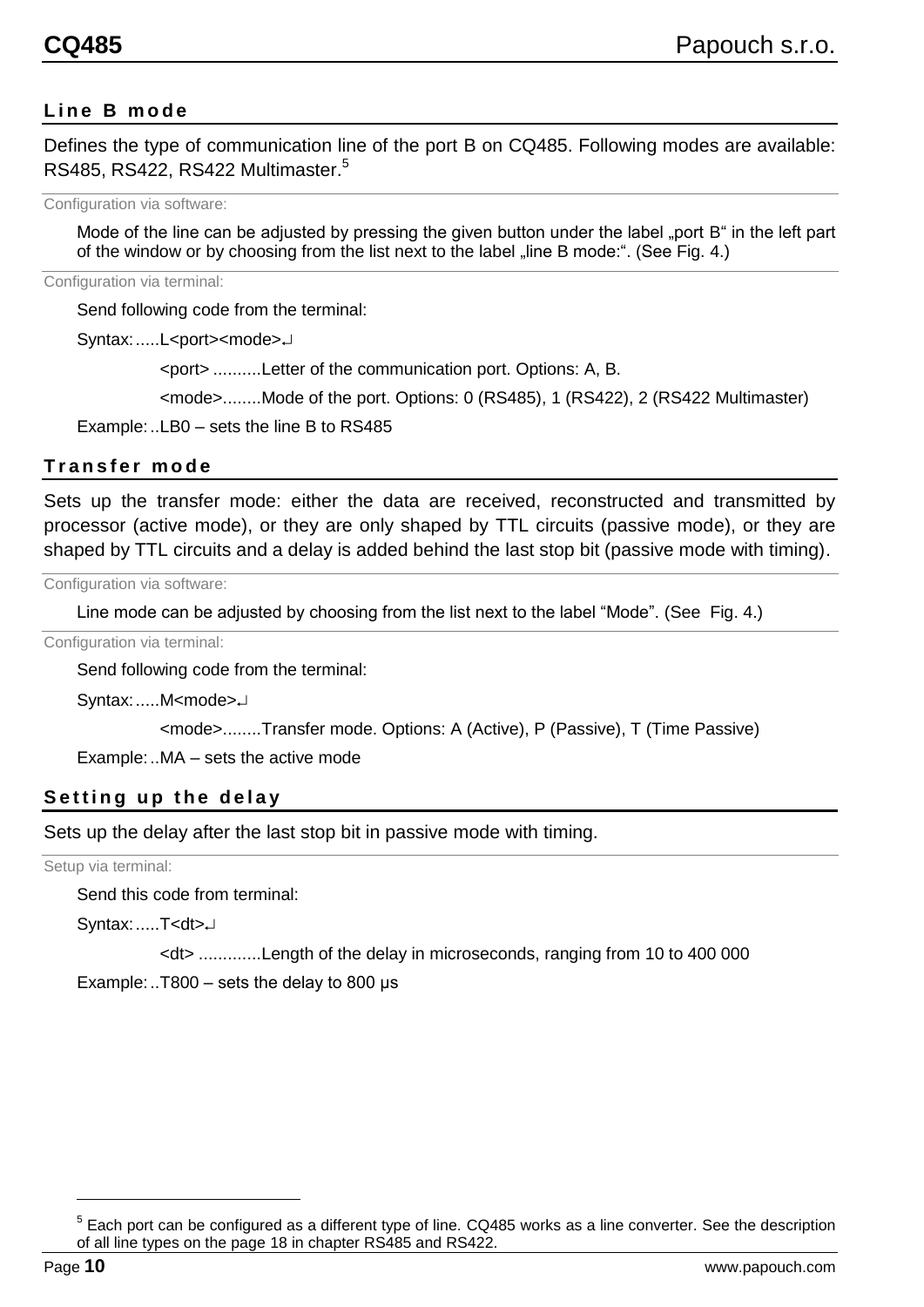#### <span id="page-10-0"></span>**C o m m u n i c a t i o n s p e e d**

Communication speed of both ports can be adjusted using this option. Speed can range from 30 Bd to 115,2 kBd. All standard speeds are supported including a variety of non-standard speeds.

Configuration via software:

Select the desired speed from the list next to the label "Comm. Speed". (see [Fig. 4.](#page-7-3)) Speed can be also typed: Type your speed and press Enter. If the speed is supported, it will appear in the field as new speed. Else the original speed will remain.

Configuration via terminal:

Send following code from the terminal:

Syntax:.....B<br>

<br> .............Communication speed. Options: Any supported speed as number in Bd

Example:..B115200 – sets communication speed to 115 200 Bd

Note: Any integer number can be entered. If the speed is supported, CQ485 answers "Ok". If the speed is invalid, CQ485 answers error message.

#### <span id="page-10-1"></span>**P a r i t y**

This setting changes the mode of parity check for both ports. Available options are: even, odd, none.

Configuration via software:

Choose the parity mode next to the label "Parity". (See [Fig. 4.](#page-7-3))

Configuration via terminal:

Send following code from the terminal:

Syntax:.....P<par>

<par> ...........Parity. Options: N (None), E (EVEN), O (Odd)

Example:..PE – sets even parity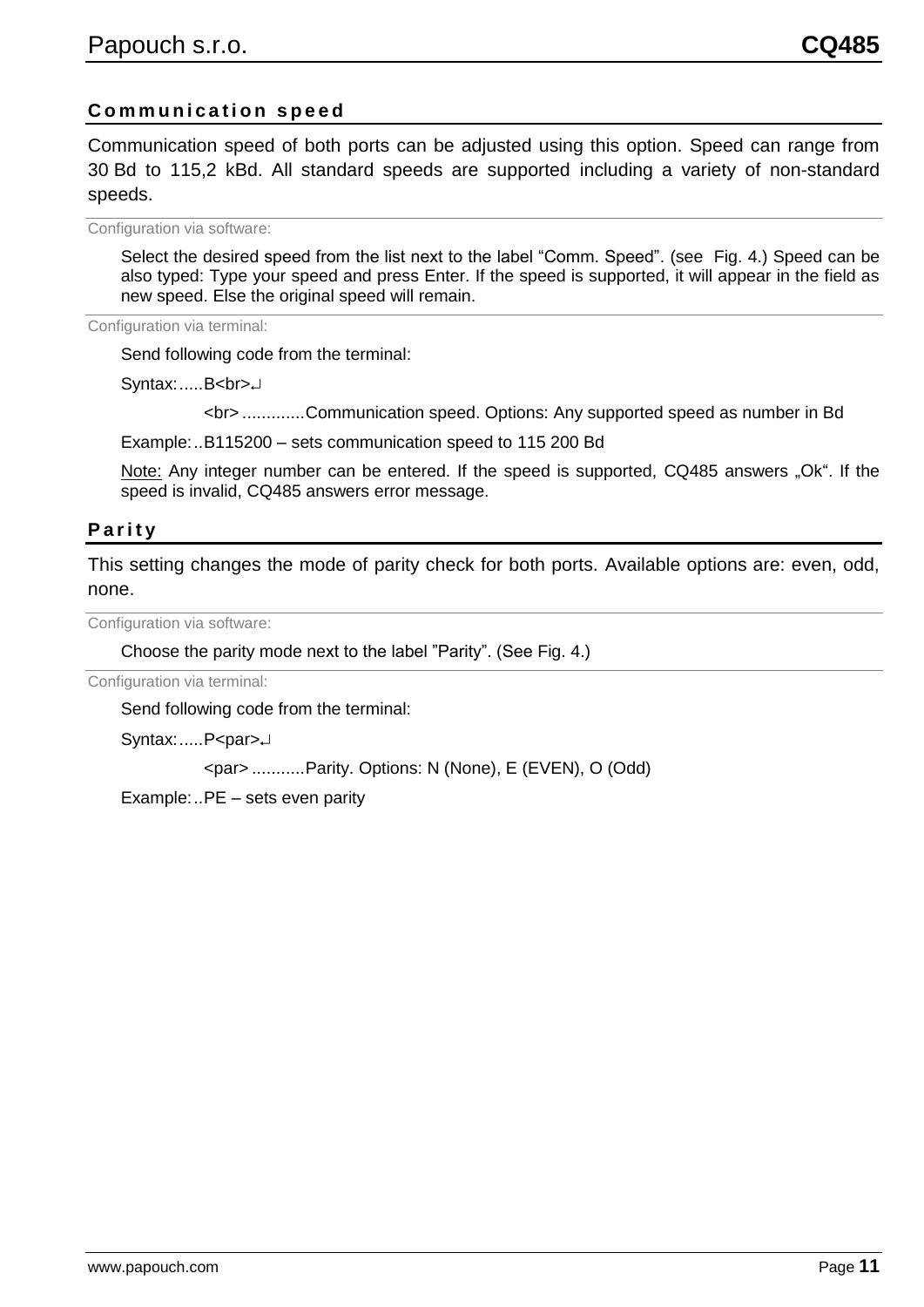#### <span id="page-11-0"></span>**Data bits count**

Data bits can be also adjusted for both lines. This option is only active when passive mode is used. Options: 1 through 9.

Configuration via software:

Desired Data bits count can be selected from the list next to the label "Data Bits". (See [Fig. 4.](#page-7-3))

Configuration via terminal:

Send following code from the terminal:

Syntax:.....N<br/>bits>

<bits>...........Data bits count. Options: 1 through 9.

Example:..N7 – sets seven data bits.

#### <span id="page-11-1"></span>**Stop bits count**

Sets stop bits for both lines. Options: 1, 2.

Configuration via software:

Choose desired stop bits count from the list next to the label "Stop bits count". (See [Fig. 4.](#page-7-3))

Configuration via terminal:

Send following code from the terminal:

Syntax: .....S<sbits>J

<sbits> .........stop bits count. Options: 1,2.

Example:..S1 – sets 1 stop bit

#### <span id="page-11-2"></span>**Other parameters**

#### <span id="page-11-3"></span>**L a n g u a g e**

This parameter switches between languages. Options: Czech, English.

Configuration via software:

Choose your language from the list next to the label "Language". (See [Fig. 4.](#page-7-3))

Configuration via terminal::

Send following code from the terminal:

Syntax: .....G<lang><sup>→</sup>

<lang>..........Language code. Options: E (English), C (Czech).

Example:..GC – sets Czech language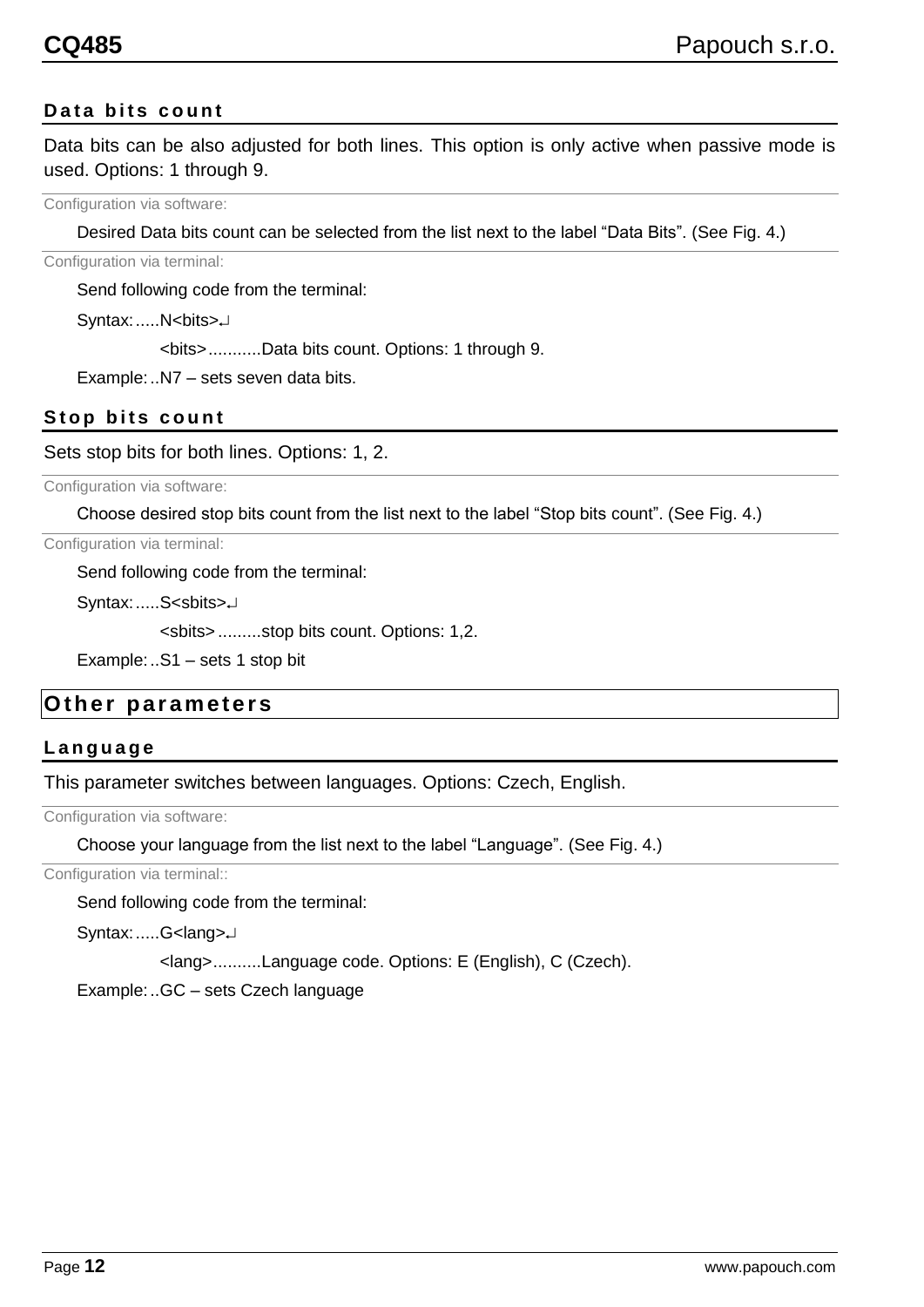#### <span id="page-12-1"></span><span id="page-12-0"></span>**I m p e d a n c e t e r m i n a t i o n**

It prevents signal from reflecting at the line ends. These resistors should be connected at both ends of the communication line.

These are connected via switches on the top side of CQ485 module. There are "IMP 485A" and "IMP 422A" for communications port A (right side of the module).Choose the switch according to the currently configured line. Switches "IMP 485B" and "IMP 422B" are to be used in the same fashion for

the line B.

 $U_{\text{out}}$ 

#### <span id="page-12-2"></span>**Idle mode definition**

When communicating on the RS485 line or the RS422 multimaster line, there may be a no transmission status (all lines are in the receiving mode). In this case, the status of the line is undefined and it is extremely sensitive to any induced voltage (interference), which appears to be an incoming signal. Therefore an idle mode should be defined by connecting suitable resistors to a line. If the line is long, the best point is at the CQ485 end-of-line modules or equipment.



 $470 - 1k$ 

*fig. 6 - external resistors*

<span id="page-12-3"></span>With the CQ485 converter, built-in resistors can be used or the resistors may be connected directly to the RS485 connector (see [fig. 6\)](#page-12-3). For long lines, the resistor values should be higher and the termination should be connected simultaneously. SGND can also be used for connection of the cable shielding contact.

#### **Connecting resistors:**

<span id="page-12-4"></span>First open the housing of the module by unscrewing two screws holding the top of the module. Loosen the other two screws on the bottom of the module and uncover the device (see [fig. 7\)](#page-12-4).



*fig. 7 – Position of the screws holding the top of the box*

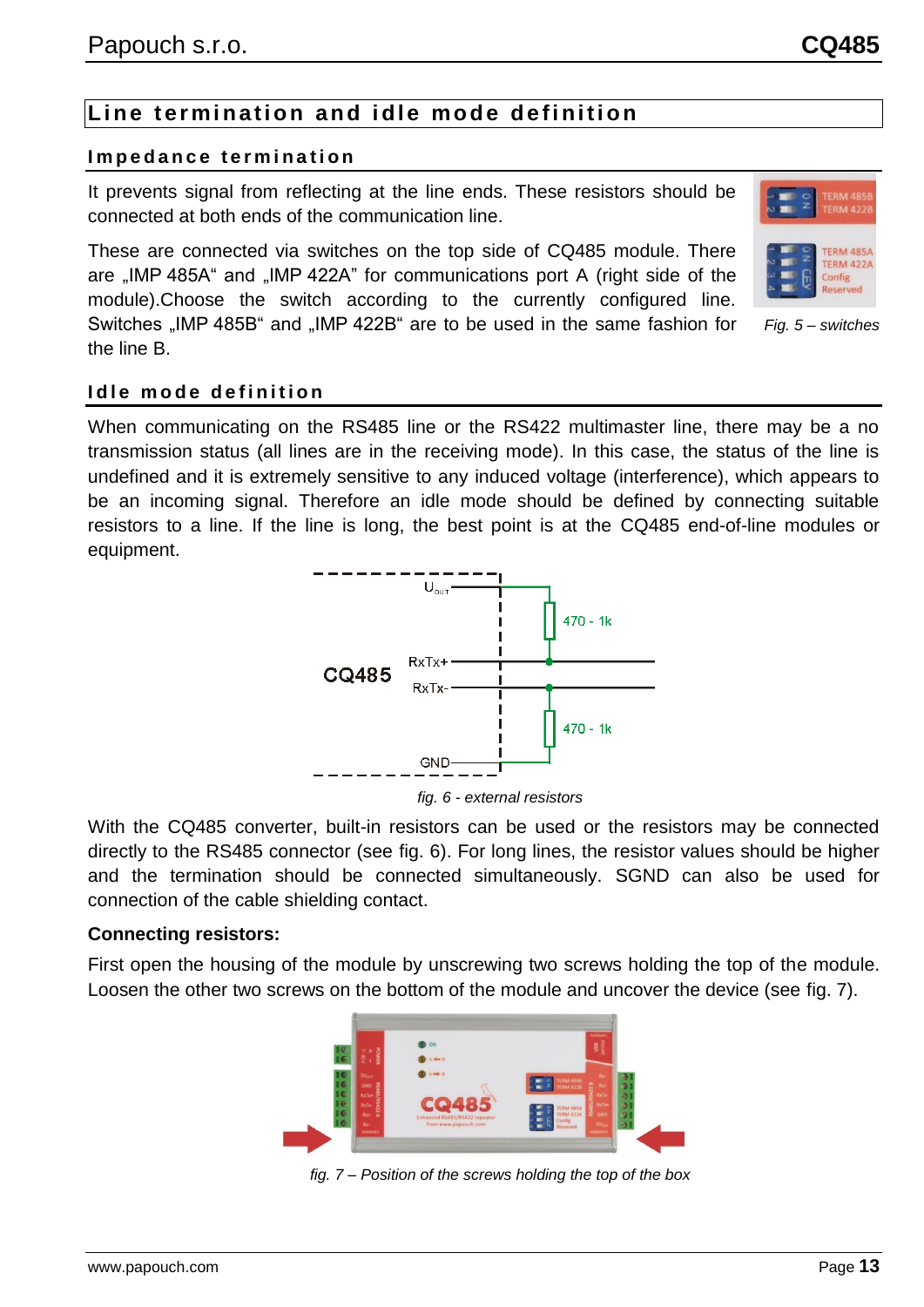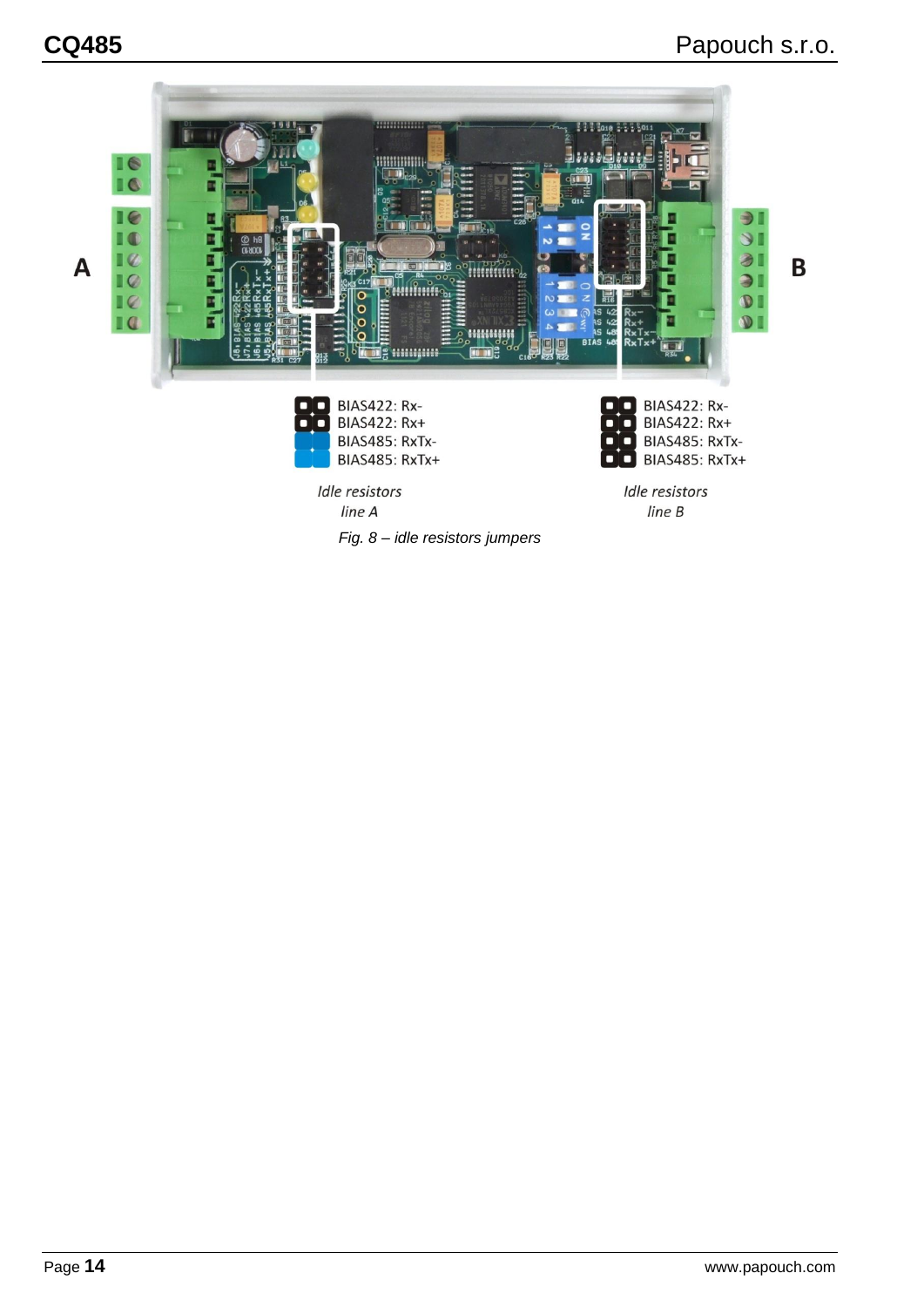#### <span id="page-14-0"></span>**RS485 AND RS422 LINES**

Some basic recommendation about connecting RS485 line:

- Standard TP cable is recommended to run RS485 line (or any PC network cable UTP, STP, FTP) and use any twisted **PAIR** as RS485 line.
- All devices on one line are to be connected from one to another, **NOT** in a star topology (see the connection diagram right). Maximum length of the line is 1200m (0.74 mile).
- Termination has to be connected on all ends of the line (IMP jumper).
- If the cable is shielded, only connect the **shielding on one side** of the line.

An RS485 line consists of a pair of wires, denoted by symbols RxTx+ and RxTx- , preferably by a twisted pair. In the idle mode, the RxTx+ wire's potential is more positive than that of RxTx . The topology is a stem line with short branches. Impedance termination devices should be connected at both ends of the stem line. The RS485 line is a half-duplex bus: data is sent and received on the same wires. Therefore the communication direction must be switched between transmission and receipt.



*Fig. 9 – An example of a system with an RS485 line interconnection.*

The DTR signal of the RS232 line can be used for the direction control, or automatic (time) control can be used.



*Fig. 10 - An example of a system with an RS422 line interconnection.*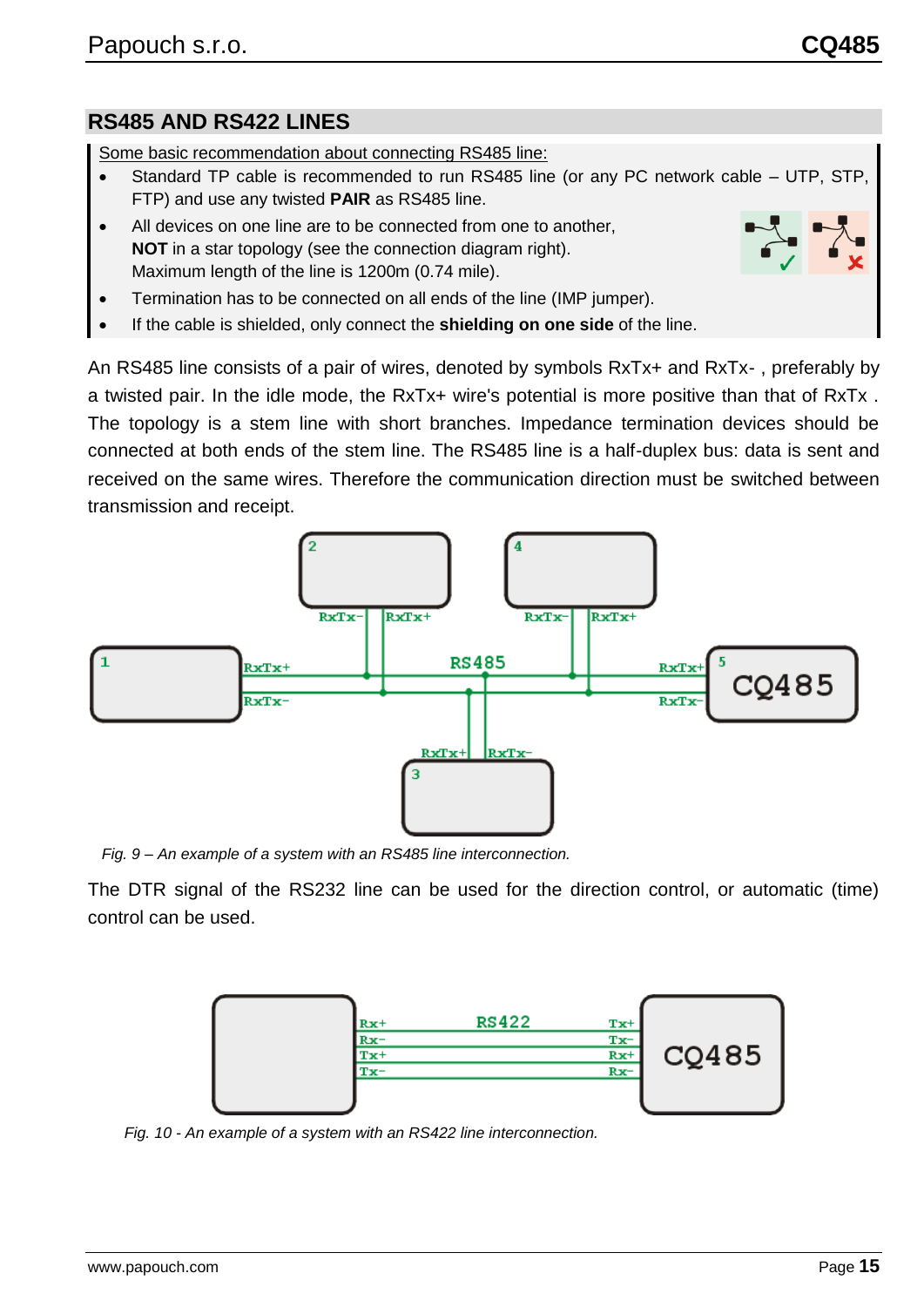

*Fig. 11 - Example of a system with RS422 line interconnection in the multimaster mode.*

An RS422 line consists of two symmetric pairs of conductors. It is duplex line and directly substitutes the RxD and TxD signals of the RS232 lines; one pair is used for data receipt, the other pair for transmission. The transmission conductors are denoted by symbols Tx+ and Tx-; the receipt pair are denoted Rx+ and Rx-. In the idle mode, the + wire's potential is more positive than the - wire. Impedance terminations are connected to the line endpoints. An RS422 line can have branches; in this case, transmitters must be disconnected – Multimaster mode.

#### <span id="page-15-0"></span>**INDICATORS**

There are three indicators on the CQ485 module.

ON (green)...................indicates the power input

- $A \leftarrow B$  (yellow) ............transmission on line A (next to the PSU terminal)
- $A \rightarrow B$  (yellow) ............transmission on line B (next to the RS232 line)



*Fig. 12 - indicators*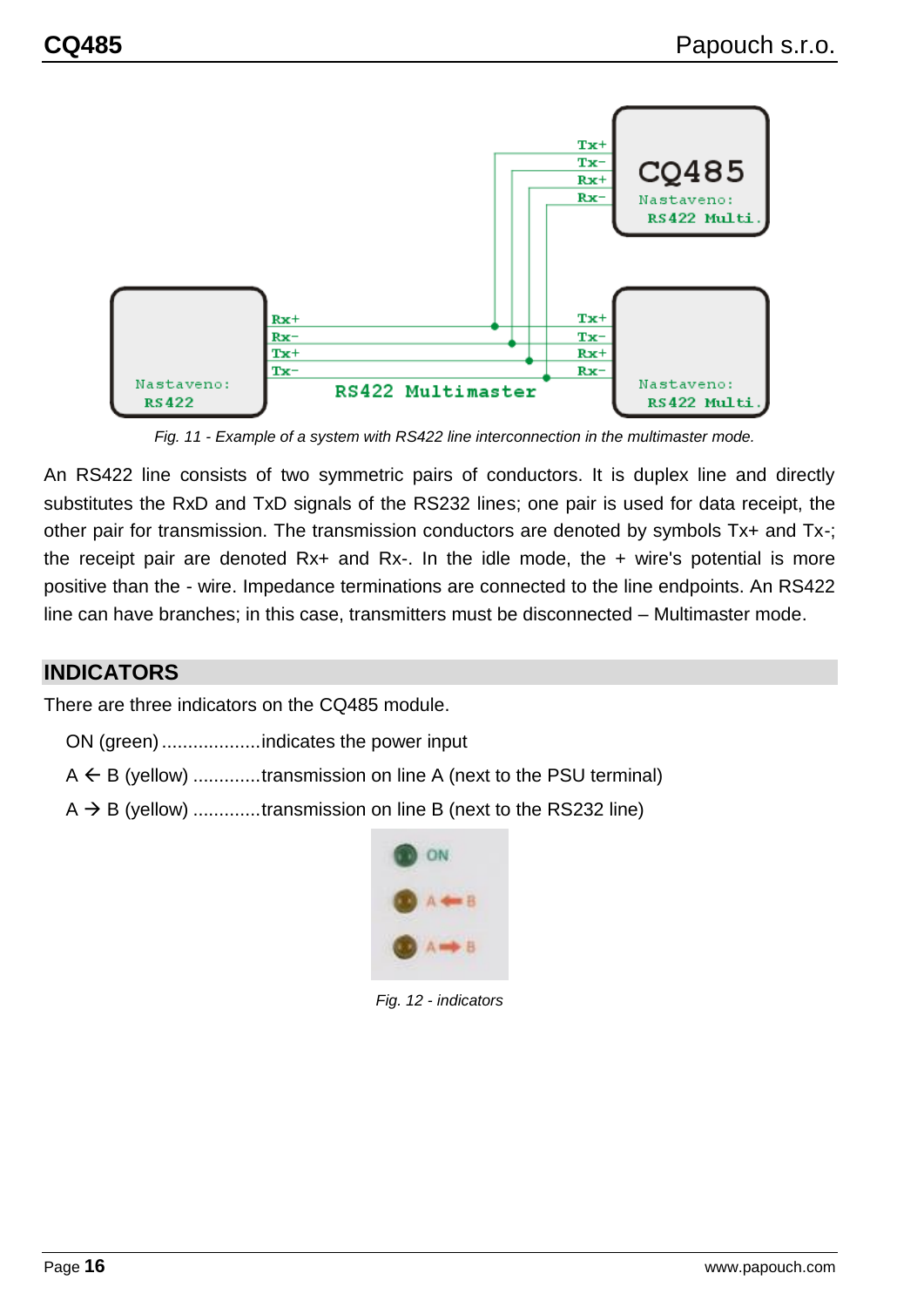#### <span id="page-16-0"></span>**TECHNICAL PARAMETERS**

#### <span id="page-16-1"></span>**G e n e r a l**

#### **Environment**

| Power supply voltage depending on make; standard: 7 - 30 V DC. |
|----------------------------------------------------------------|
|                                                                |
| Operation temperatures-20 °C through +70 °C (-4F through 158F) |
|                                                                |
|                                                                |
|                                                                |
|                                                                |
| RS485/422:                                                     |
| Maximal communication speed in active mode  115.2 kBd          |
| Maximal communication speed in passive mode 921.6 kBd          |
|                                                                |
|                                                                |
|                                                                |
|                                                                |
|                                                                |
|                                                                |
| <b>USB configuration interface:</b>                            |
|                                                                |
|                                                                |
| Virtual port settings:                                         |
| Communication speed<br>-115 200 Bd                             |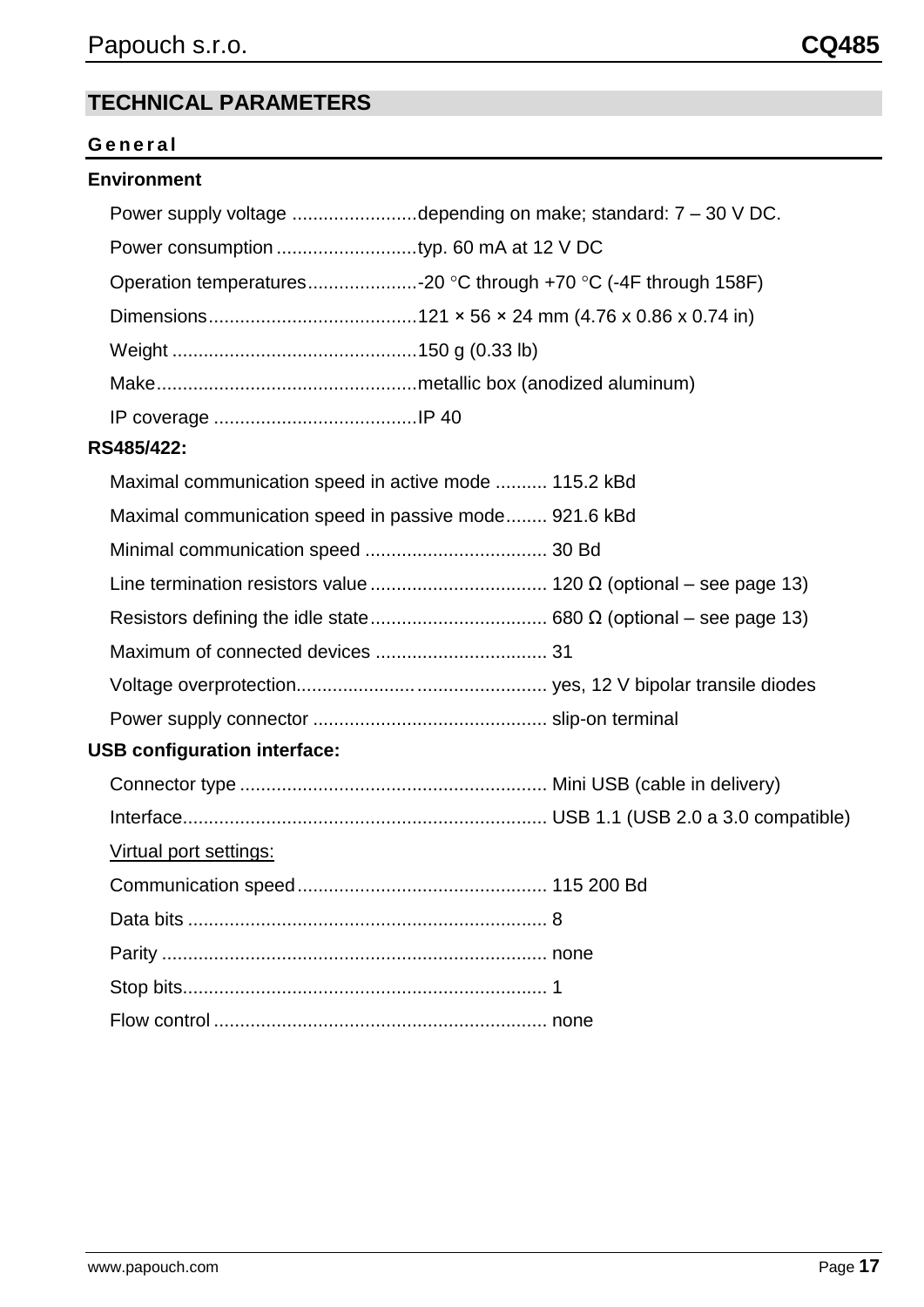#### <span id="page-17-0"></span>**A v a i l a b l e D e s i g n s**

#### **Assembly:**

- Without a holder *(standard design)*
- With a DIN rail holder



*Fig. 13 – module with DIN rail holder*

With a wall holder



*Fig. 14 – module with wall holder*

#### **Power:**

- 7 to 30 V <sup>6</sup> *(standard design)*
- $5 V ± 10 \%$ <sup>1,7</sup>
- 4,5 to 9,0 V  $^{2,8}$
- 9 to 18 V  $^{2,3}$
- 18 to 36 V  $^{2,3}$
- 36 to 75  $\sqrt{2,3}$

Do not hesitate to contact us in case of any other special requirements concerning the CQ485 module's design and functions.

<sup>&</sup>lt;sup>6</sup> Complete galvanic isolation (grounding included) of line B from power circuitry (isolation G1 on [Fig. 1\)](#page-5-2). Grounding of the line A is galvanic connected with grounding of the power circuitry.

 $7$  Lead time for this workmanship is from seven days to three weeks.

<sup>&</sup>lt;sup>8</sup> Grounding of the line A is galvanic isolated from grounding of the power circuitry (isolation G2 on [Fig. 1\)](#page-5-2).